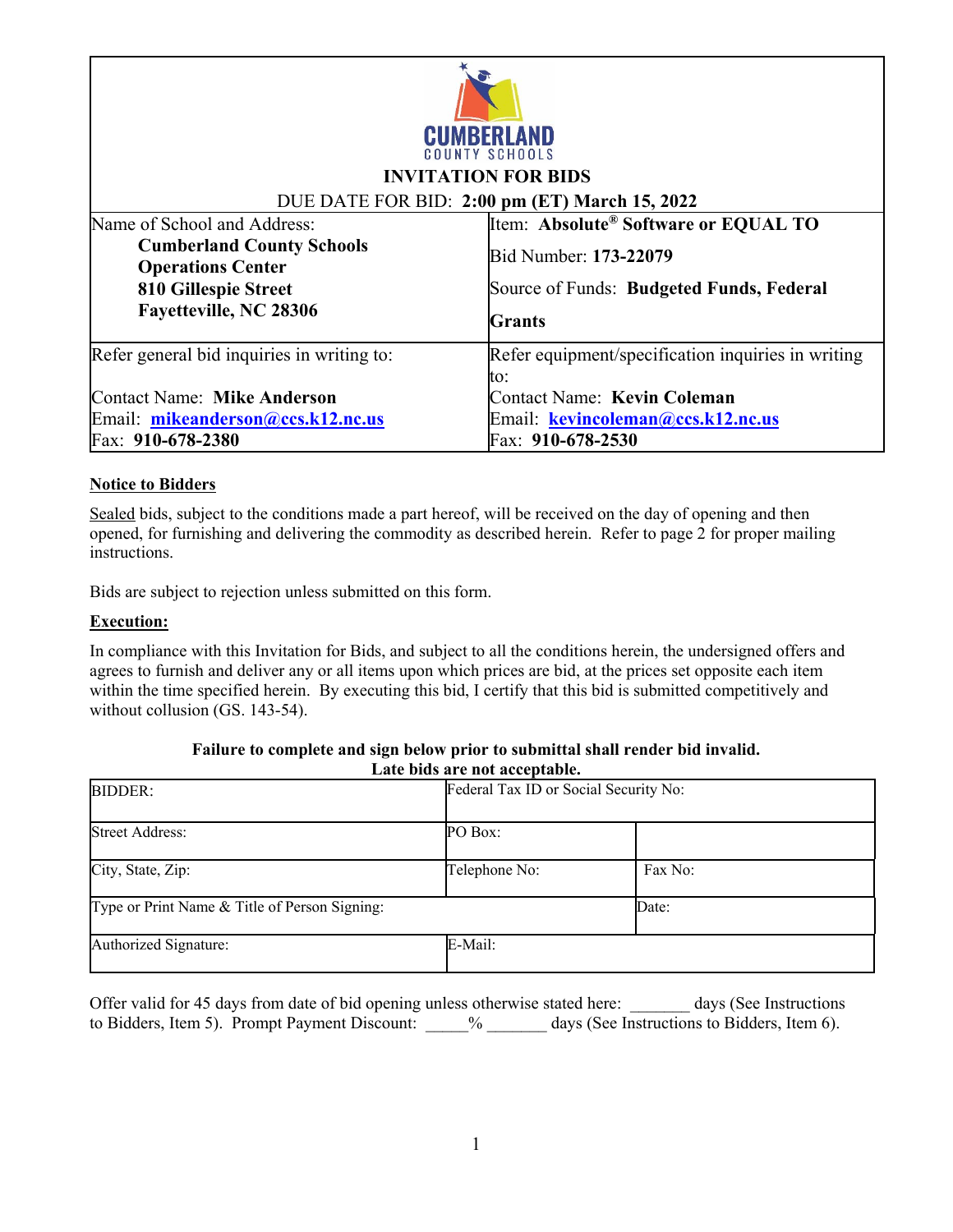**Mailing Instructions:** Submit **one (1)** fully executed bid document, unless otherwise instructed, and only one bid per envelope by any of the methods below. DO NOT EMAIL OR SUBMIT AN ELECTRONIC OR FAXED COPY OF YOUR BID. THIS SHALL BE CAUSE FOR REJECTION OF YOUR BID. It is the responsibility of the bidder to have the bid in this office by the specified time and date of opening.

| Delivered By US Postal Service,            |                                                                                  |
|--------------------------------------------|----------------------------------------------------------------------------------|
| <b>FedEx, UPS or other courier service</b> | <b>Hand Delivered</b>                                                            |
| Purchasing Bid $#173-22079$                | Cumberland County Schools Finance Building                                       |
| Cumberland County Schools                  | <b>Purchasing Department</b>                                                     |
| 810 Gillespie Street                       | 2491 Gillespie Street                                                            |
| Fayetteville NC 28306                      | Fayetteville, NC 28306                                                           |
| $(910) 678 - 2507$                         |                                                                                  |
|                                            | <b>IMPORTANT:</b> The Bid Number from page 1 must be shown on the outside of the |
| envelope.                                  |                                                                                  |

**Bid Opening: S**ealed bids are due by the date and time stated on page 1 at which time the bids shall be opened and the names of the bidders read aloud. A bid tabulation will be provided to all bidders after the bids have been evaluated.

**Transportation Charges:** FOB – Destination. Freight charges must be included in price. Delivery shall be made to:

> Cumberland County Schools Operations Center 810 Gillespie St. Fayetteville, NC 28306 (910) 678-2507

**Bid Letter Requirement**: With its bid response, the bidder MUST provide a letter from Absolute Software Corporation that references this bid number (**173-22079**) and confirms that the bidder is an authorized reseller of the proposed software. For EQUAL TO software proposals, the bidder must provide a letter from the applicable software company that references this bid number (**173-22079**) and confirms that the bidder is an authorized reseller of the proposed software. Failure to provide the authorized reseller certification letter with bid proposal will render bid non-responsive.

**Bid Evaluation:** Bids are requested on the items and/or equipment as hereinafter specified. Bidders are cautioned that any/all information furnished or not furnished on this bid may be used as or in determination of this contract.

|                | <b>Award Criteria:</b> As provided by statute, award will be based on the lowest and best bid(s) (most advantageous to<br>CCS) as determined by consideration of: |                |                                                                                                                               |
|----------------|-------------------------------------------------------------------------------------------------------------------------------------------------------------------|----------------|-------------------------------------------------------------------------------------------------------------------------------|
| 1.<br>2.<br>3. | Prices offered.<br>Quality of products offered.<br>General reputation and performance<br>capabilities of the bidders.                                             | 7.<br>8.<br>9. | Functional Equivalency to specifications<br>stated herein.<br>Samples, if requested.<br>Conformity of Product Specifications. |
| 4.<br>5.       | Conformity with terms and conditions of this<br>Invitation for Bids.<br>Delivery/installation schedule offered.                                                   | 10.<br>11.     | Product's Presentation and Finish<br>References                                                                               |
| 6.             | Durability and Suitability of items for<br>intended use.                                                                                                          |                |                                                                                                                               |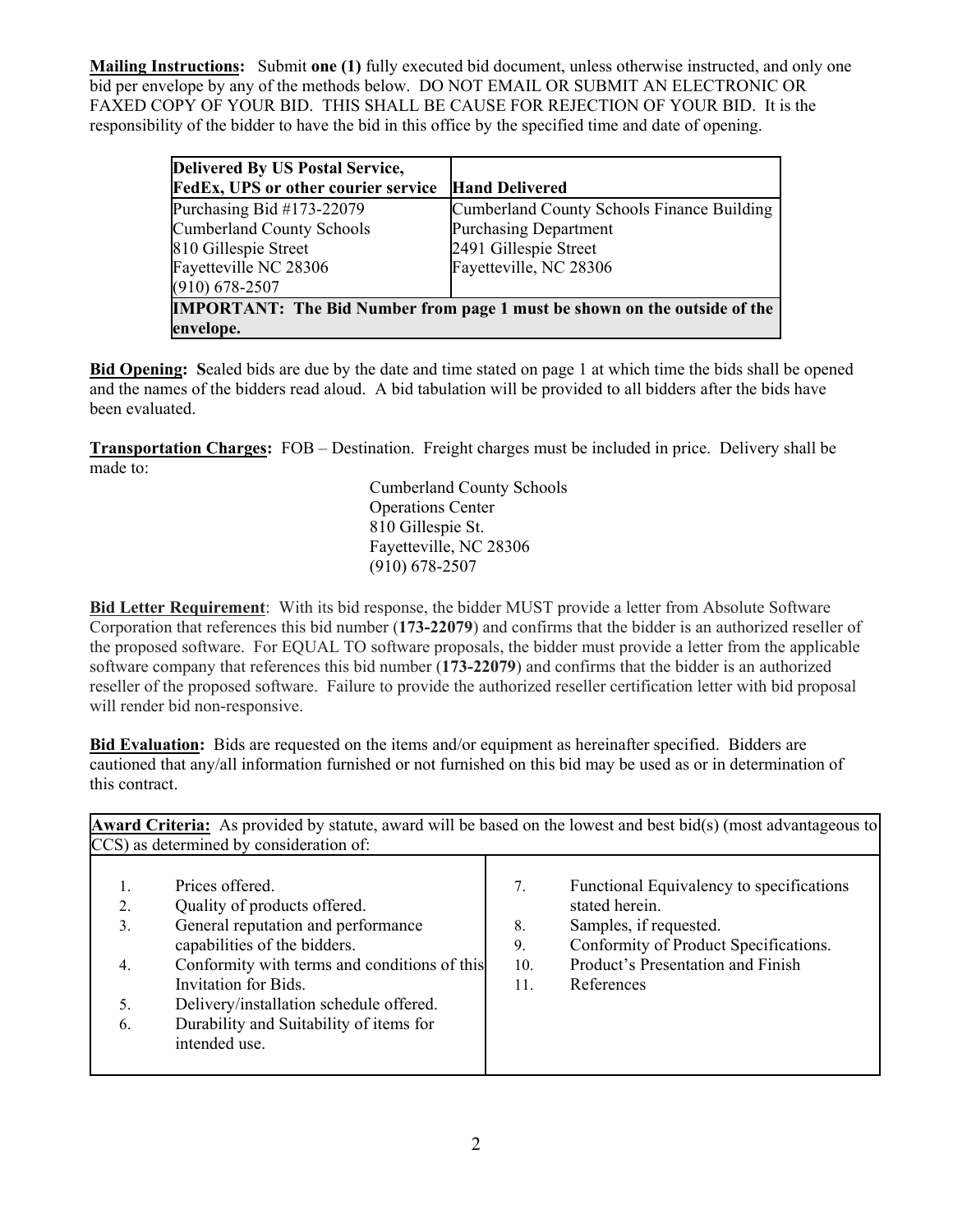**Basis for Rejection:** Cumberland County Schools reserves the right to reject any and all offers, in whole or in part, by deeming the offer unsatisfactory as to quality or quantity, delivery, price or service offered: noncompliance with the requirements or intent of this solicitation; lack of competitiveness; error(s) in specifications or indications that revision would be advantageous to Cumberland County Schools; cancellation or other changes in the intended project, or other determination that the proposed requirement is no longer needed; limitation or lack of available funds; circumstances that prevent determination of the best offer; or any other determination that rejection would be in the best interest of Cumberland County Schools.

**Brand Names**: Items referenced and specified herein are based upon a particular manufacturer, but are used for the purpose of identification and to establish a general quality level. Such references are not intended to be restrictive, and functionally equivalent products of other manufacturers will be considered. However, bidders are cautioned that any deviation from specifications must be pointed out in their bid. Functional equivalency shall be determined by Cumberland County Schools (CCS). CCS shall not be obligated to accept deviations if deemed not to be in the best interest of CCS.

**Samples:** Samples are not required prior to bid opening date; however, if required later, bidder agrees to furnish samples of items offered at no expense to CCS within fourteen (14) consecutive calendar days after request is made by CCS. Bids which do not comply with these requirements will be subject to rejection.

**Award of Contract:** It is the general intent to award this contract to a single overall bidder. The right is reserved, however, to make awards on the basis of individual items or groups of items, if such shall be considered by CCS to be most advantageous or to constitute its best interest. Bidders should show unit prices, but are also requested to offer their most favorable total lump sum price.

**Budgetary Limitations:** Should it become necessary, based upon budgetary limitations, CCS reserves the right to reduce or increase quantities. Therefore, bidders must include freight in the "each" pricing for each line item.

**Timeline for Complete Order**: Cumberland County Schools reserves the right to order portions of the total devices in phases, not to exceed 12 months from date the bid is awarded. The price listed must be offered to Cumberland County Schools for the duration of 12 months for additional orders of the product listed in this bid.

**Deviations:** Deviations from specifications and requirements must be documented on a separate sheet and attached to your bid. All items offered are in strict compliance with these specifications and requirements, and successful bidder will be held responsible therefore. Bidder is advised that the response (or lack thereof) on this question does not take precedence over specific responses or non-responses provided elsewhere in this bid.

**Invoices:** Cumberland County Schools is not exempt from North Carolina sales tax. Sales tax should be invoiced as a separate line item. Invoices may be emailed to  $invioces@ccs.k12.nc.us.$ 

**Late Bids:** Regardless of cause, a late bid will not be accepted and will automatically be disqualified from consideration. It shall be the Vendor's sole risk to ensure delivery at the designated office by the designated time. Late bids will not be opened and may be returned to the Vendor at the expense of the Vendor or destroyed if requested.

**Confidentiality of Bids:** In submitting its bid, the bidder agrees not to discuss or otherwise reveal the contents of its bid to any source outside of Cumberland County Schools until after the award of the contract. All bidders are advised that they are not to have any communications with CCS during the evaluation of the bids (after the public opening of the bids and before the award of the contract) unless CCS contacts the bidder for the purpose of seeking clarification. A bidder shall not: transmit to the issuing and or using agency any information commenting on the ability or qualifications of any other bidder to provide the advertised equipment, defects, errors and/or omissions in any other bidder's bid and/or prices at any time during and/or award of the contract that is subject of this IFB. Bidders not in compliance with this provision may be disqualified, at the option of CCS, from the contract award.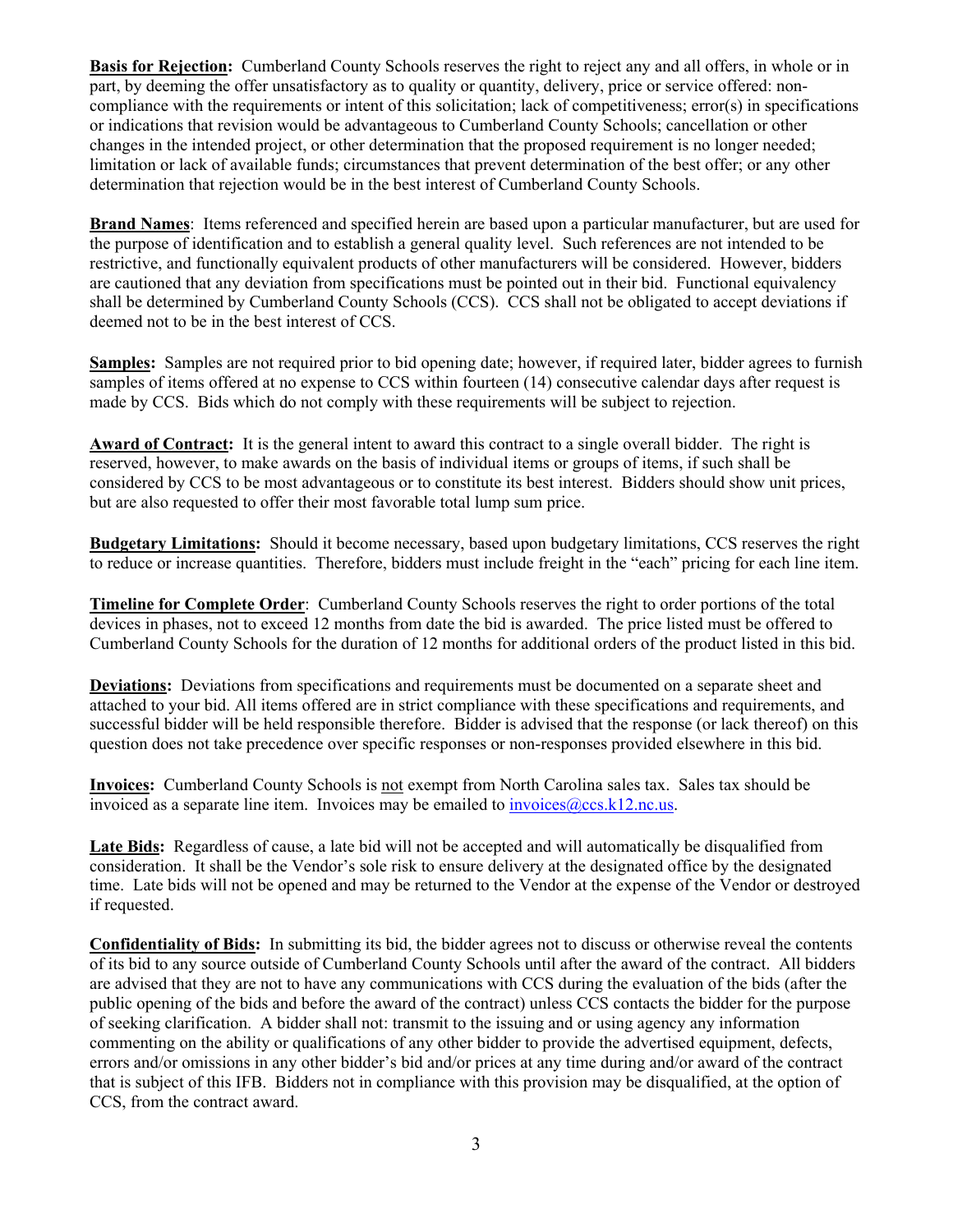**Award Notification:** After the bids have been evaluated and an award has been made, each vendor who submitted a bid will be notified of the award. The award may not be made for several weeks dependent upon the complexity of the acquisition and the length of time to complete the evaluation process. Bidders' offers will be converted to a digital copy by Cumberland County Schools for archive purposes and bidders' original submittals may be destroyed after award notification.

**References:** List below references where your company has supplied software similar to that proposed. Such information may be considered in the evaluation of the bid.

| <b>SITE</b> | DATE OF DELIVERY   CONTACT PERSON | <b>PHONE NUMBER</b> |
|-------------|-----------------------------------|---------------------|
|             |                                   |                     |
|             |                                   |                     |
|             |                                   |                     |
|             |                                   |                     |
|             |                                   |                     |
|             |                                   |                     |

**E-Procurement Fees:** Purchases shall be conducted through the NC E-Procurement service. If not already registered, the awarded bidder must register with NC E-Procurement within two (2) business days of notification of award in order to receive an electronic purchase order resulting from award of this contract. The successful bidder(s) shall pay to NC E-Procurement a transaction fee, currently 1.75% (.0175) on the total dollar amount (excluding sales taxes) of each purchase order issued through the NC E-Procurement service. This applies to all purchase orders, regardless of the quantity or dollar amount of the purchase order.

# **FEDERAL UNIFORM GUIDANCE**

This purchase contract will be funded with Federal grants and as such shall be subject to the following additional provisions.

- a.) Debarment and Suspension (Executive Orders 12549 and 12689) Contractor certifies that during the term of an award for all contracts by Cumberland County Schools (CCS) resulting from this procurement process, the contractor certifies that neither it nor its principals are presently debarred, suspended, proposed for debarment, declared ineligible, or voluntarily excluded from participation by any federal department or agency.
- b.) Termination for Cause and for Convenience by CCS When Federal funds are expended by CCS, the school system reserves the right to immediately terminate any agreement in excess of \$10,000 resulting from this procurement process in the event of a breach or default of the agreement by Contractor, in the event Contractor fails to: (1) meet schedules, deadlines, and/or delivery dates within the time specified in the procurement solicitation, contract, and/or a purchase order; (2) make any payments owed; or (3) otherwise perform in accordance with the contract and/or the procurement solicitation. The School System also reserves the right to terminate the contract immediately, with written notice to Contractor, for convenience, if the School System believes, in its sole discretion that it is in the best interest of the School System to do so. The Contractor will be compensated for work performed and accepted and goods accepted by the School System as of the termination date if the contract is terminated for convenience of the School System. Any award under this procurement process is not exclusive and the School System reserves the right to purchase goods and services from other vendors when it is in the best interest of the School System.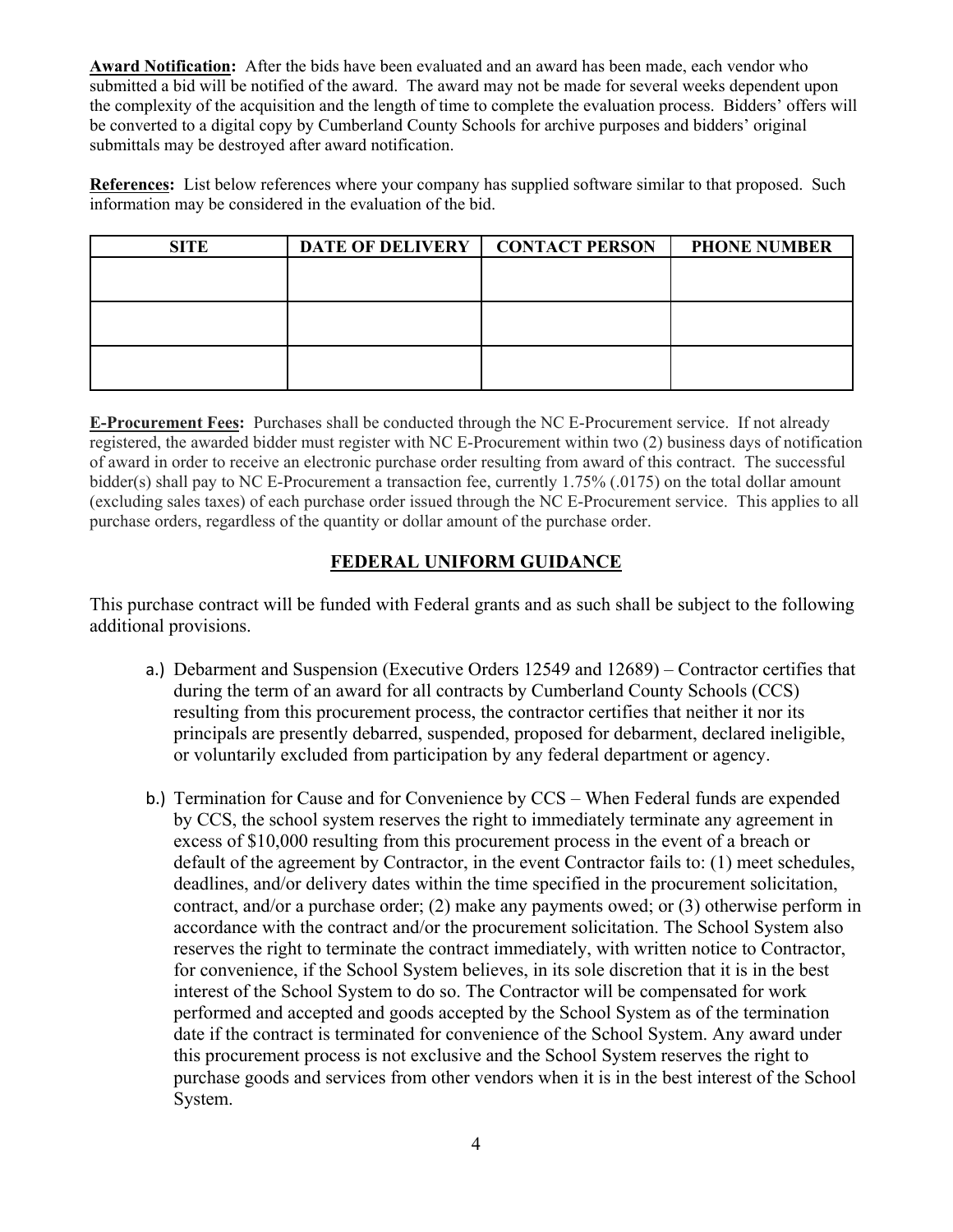- c.) Clean Air Act (42 U.S.C. 7401-7671q.) and the Federal Water Pollution Control Act (33 U.S.C. 1251-1387J) Compliance - The Contractor certifies that during the term of an award for all contracts by the CCS resulting from this procurement process in excess of \$150,000, the Contractor agrees to comply with all applicable standards, orders or regulations issued pursuant to the Clean Air Act (42 U.S.C. 7401- 7671q) and the Federal Water Pollution Control Act as amended (33 U.S.C. 1251- 1387). Violations must be reported to the Federal awarding agency and the Regional Office of the Environmental Protection Agency (EPA).
- d.) Compliance with Solid Waste Disposal Act In the event the Contract involves the purchase of more than \$10,000 in items designated by guidelines of the Environmental Protection Agency at 40 C.F.R. Part 247, Contractor agrees to comply with the requirements of section 6002 of the Solid Waste Disposal Act. In particular, the Contractor certifies that the percentage of recovered materials to be used in the performance of the contract will be at least the amount required by applicable specifications or other contractual requirements.
- e.) Byrd Anti-Lobbying Amendment (31 U.S.C. 1352) For an award exceeding \$100,000, the contractor certifies that during the term and after the awarded term of an award for all contracts by the CCS resulting from this procurement process, that it is in compliance with all applicable provisions of the Byrd Anti-Lobbying Amendment (31 U.S.C. 1352). The contractor further certifies that:
	- $\triangleright$  No Federal appropriated funds have been paid or will be paid for on behalf of the contractor, to any person for influencing or attempting to influence an officer or employee of any agency, a Member of Congress, an officer or employee of congress, or an employee of a Member of Congress in connection with the awarding of a Federal contract, the making of a Federal grant, the making of a Federal loan, the entering into a cooperative agreement, and the extension, continuation, renewal, amendment, or modification of a Federal contract, grant, loan, or cooperative agreement.
	- $\triangleright$  If any funds other than Federal appropriated funds have been paid or will be paid to any person for influencing or attempting to influence an officer or employee of any agency, a Member of Congress, an officer or employee of congress, or an employee of a Member of Congress in connection with this Federal grant or cooperative agreement, the undersigned shall complete and submit Standard Form- LLL, "Disclosure Form to Report Lobbying", in accordance with its instructions.
	- $\triangleright$  The contractor shall require that the language of this certification be included in the award documents for all covered sub-awards exceeding \$100,000 in Federal funds at all appropriate tiers and that all sub-recipients shall certify and disclose accordingly.
- f.) Access to Records The contractor agrees to provide the Cumberland County Board of Education / Cumberland County Schools, the Comptroller General of the United States, or any of their authorized representatives access to any books, documents, papers, and records of the contractor which are directly pertinent to this contract for the purposes of making audits, excerpts, and transcriptions. The contractor agrees to permit any of the foregoing parties to reproduce by any means whatsoever or to copy excerpts and transcriptions as reasonably needed. The provisions herein are not intended to limit access to records under other relevant N.C. and Federal regulations, such as North Carolina Public Records Law.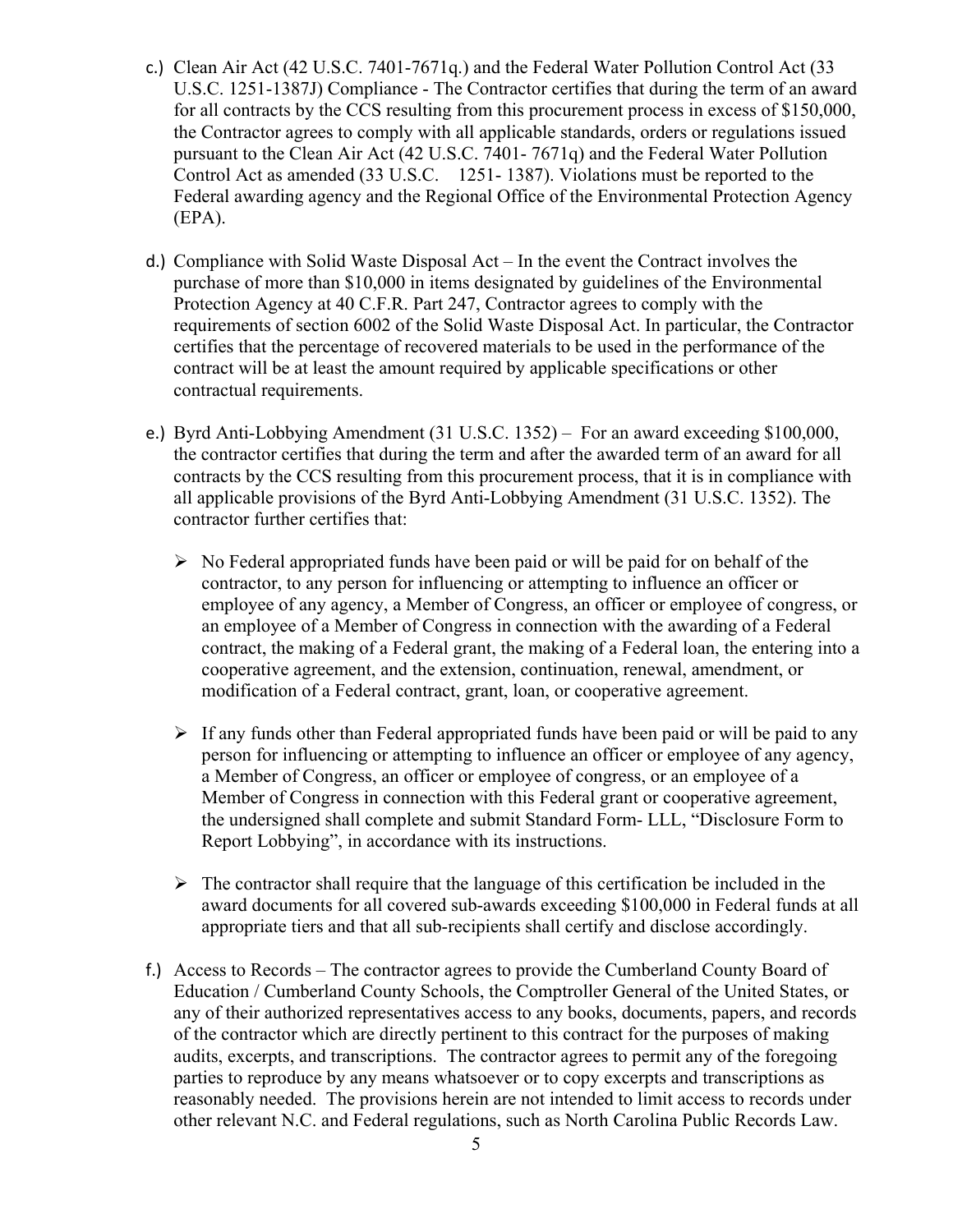- g.) DHS Seal, Logo, and Flags The Vendor/Contractor shall not use the DHS seal(s), logos, crests, or reproductions of flags or likenesses of DHS agency officials without specific FEMA pre-approval. See generally DHS Standard Terms and Conditions, v 3.0, ¶ XXV (2013).
- h.) Compliance with Federal Law, Regulations, and Executive Orders All parties to this Agreement acknowledge that Federal financial assistance will be used to fund the contract, and not for any other purpose. Additionally, the Vendor/Contractor will comply with all applicable federal law, regulations and executive orders.
- i.) No Obligation by Federal Government All parties to this Agreement acknowledge that the Federal Government is not a party to this contract and is not subject to any obligations or liabilities to the non-Federal entity, contractor, or any other party pertaining to any matter resulting from the contract.
- j.) Program Fraud and False or Fraudulent Statements or Related Acts The Vendor/Contractor acknowledges that 31 U.S.C. Chapter 38 (Administrative Remedies for False Claims and Statements) applies to the Vendor/Contractor's actions pertaining to this contract.
- k.) Domestic Preference As detailed in 2 C.F.R. Part 200.322, as appropriate and to the extent consistent with law, Contractor certifies that, to the greatest extent practicable, the goods, products, or materials furnished through this award will be produced in the United States (including but not limited to iron, aluminum, steel, cement, and other manufactured products).

(This section intentionally left blank)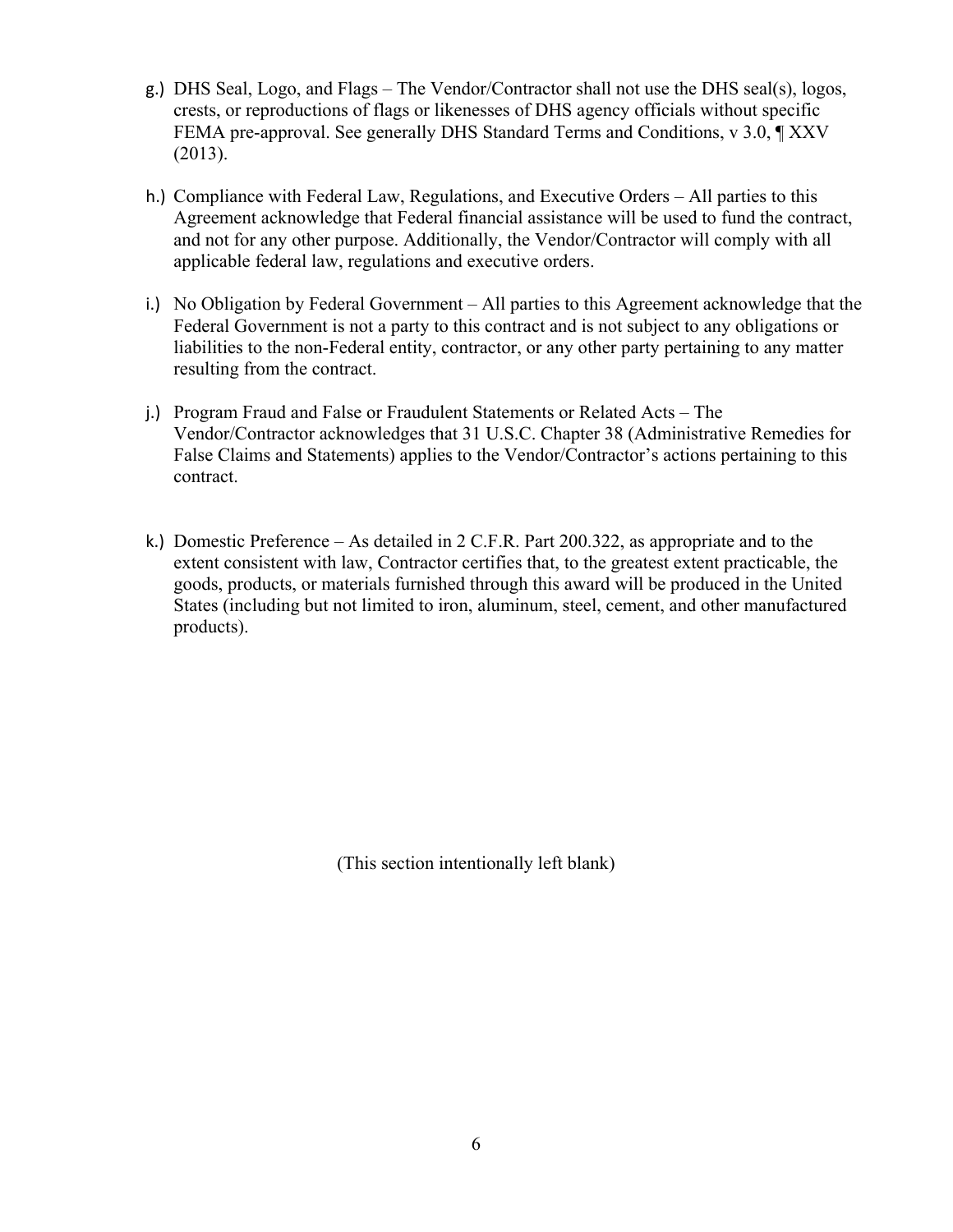# **SPECIFICATIONS AND BID SHEET**

# **Absolute**® **Resilience Software or EQUAL TO**

Quantity: Licensing for +**/- 50,000** Lenovo® Chromebooks

### Specifications

Cumberland County Schools utilizes Lenovo Chromebooks for students with a 1:1 ratio of Chromebooks to students. The approximate student population is 50,000. CCS is requiring software to enable remote and efficient management of these devices with the following minimum capabilities.

- $\triangleright$  Create a persistent connection to all student devices in order to track their location, both at school and home.
- Ability of authorized CCS personnel to remotely lock any student Chromebook until returned to school
- $\triangleright$  Ability to send customized screen display messages to any student Chromebook
- $\triangleright$  Monitor how often Chromebooks are brought into school and display custom lock screen messages if they do not call in for a specified period of time
- $\triangleright$  Each Chromebook will have historical data stored within the software that will provide usage reports for school personnel and parents
- $\triangleright$  Provide web usage analytics that will allow CCS to see which websites students are spending their time on, or not, and help them stay engaged with approved online learning tools
- $\triangleright$  Record recent and historical locations of Chromebooks and provide mapping to law enforcement to assist with locating missing students or Chromebooks
- $\triangleright$  Software provider to guarantee recovery of stolen Chromebooks or reimburse CCS for a portion of the Chromebook cost. Bidder must provide details of coverage for this feature.

# **BIDDER'S OFFER**

Bidder's Name

| (Do not include sales tax in price.) |              |               |               |  |
|--------------------------------------|--------------|---------------|---------------|--|
|                                      | 1 Year Price | 3 Years Price | 5 years Price |  |
| Software licensing for 50,000        |              |               |               |  |
| <b>Lenovo Chromebooks</b>            |              |               |               |  |

NOTE: Cumberland County Schools is NOT exempt from sales tax. When invoiced, applicable sales tax should be invoiced as a separate line item.

### **Attach detailed coverage information for guaranteed recovery and compensation to CCS for unrecoverable Chromebooks.**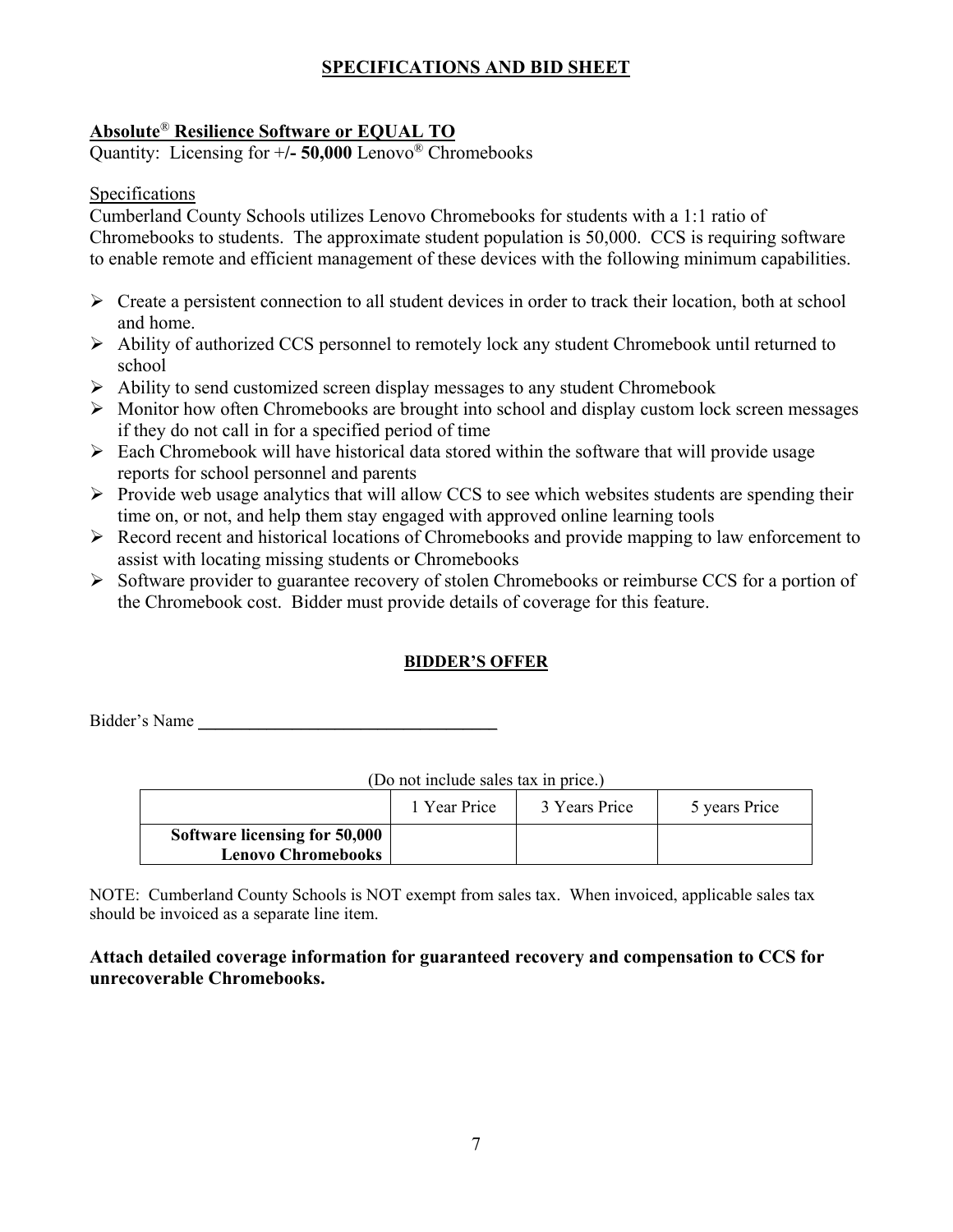# **INSTRUCTIONS TO BIDDERS**

- **1. Read, Review and Comply**: It shall be the bidder's responsibility to read this entire document, review all enclosures and attachments, and comply with all requirements specified herein.
- **2. Notice to Bidders**: **DO NOT ATTACH ANY ADDITIONAL TERMS AND CONDITIONS**. By execution and delivery of this document, the bidder agrees that any additional terms and conditions, whether submitted purposely or inadvertently, shall have no force or effect.
- **3. Execution:** Failure to sign under EXECUTION section will render bid invalid.
- **4. Order of Precedence:** In cases of conflict between specific provisions in this bid, the order of precedence shall be  $(1)$  special terms and conditions specific to this bid,  $(2)$  specifications,  $(3)$ Cumberland County Schools' General Contract Terms and Conditions and (4) Instructions to Bidders.
- **5. Time for Consideration**: Unless otherwise indicated on the first page of this document, bidder's offer shall be valid for 45 days from the date of bid opening. Preference may be given to bids allowing not less than 45 days for consideration and acceptance.
- **6. Prompt Payment Discounts**: Bidders are urged to compute all discounts into the price offered. If a prompt payment discount is offered, it will not be considered in the award of the contract except as a factor to aid in resolving cases of identical prices.
- **7. Specifications**: Any deviation from specifications indicated herein must be clearly pointed out; otherwise, it will be considered that items offered are in strict compliance with these specifications, and bidder will be held responsible therefore. Deviations shall be explained in detail. **The bidder shall not construe this paragraph as inviting deviation or implying that any deviation will be acceptable.**
- **8. Information and Descriptive Literature:** Bidder is to furnish all information requested and in the spaces provided in this document. Further, if required elsewhere in this bid, each bidder must submit with their bid, sketches, descriptive literature and/or complete specifications covering the products offered. Bids which do not comply with these requirements will be subject to rejection.
- **9. Clarifications/Interpretations:** Any and all questions regarding this document must be addressed to the purchaser named on the cover sheet of this document.
- **10. Acceptance and Rejection:** CCS reserves the right to reject any and all bids, to waive any informality in bids and, unless otherwise specified by the bidder, to accept any item in the bid. If either a unit price or extended price is obviously in error or the other is obviously correct, the incorrect price will be disregarded.
- **11. References:** CCS reserves the right to require a list of users of the exact item offered. CCS may contact these users to determine acceptability of the bid. Such information may be considered in the evaluation of the bid.
- **12. Award of Contract:** As directed by statute, qualified bids will be evaluated and acceptance may be made of the lowest and best bid most advantageous to CCS as determined upon consideration of such factors as: prices offered; the quality of the articles offered; the general reputation and performance capabilities of the bidders; the substantial conformity with the specifications and other conditions set forth in the bid; the suitability of the articles for the intended use; the related services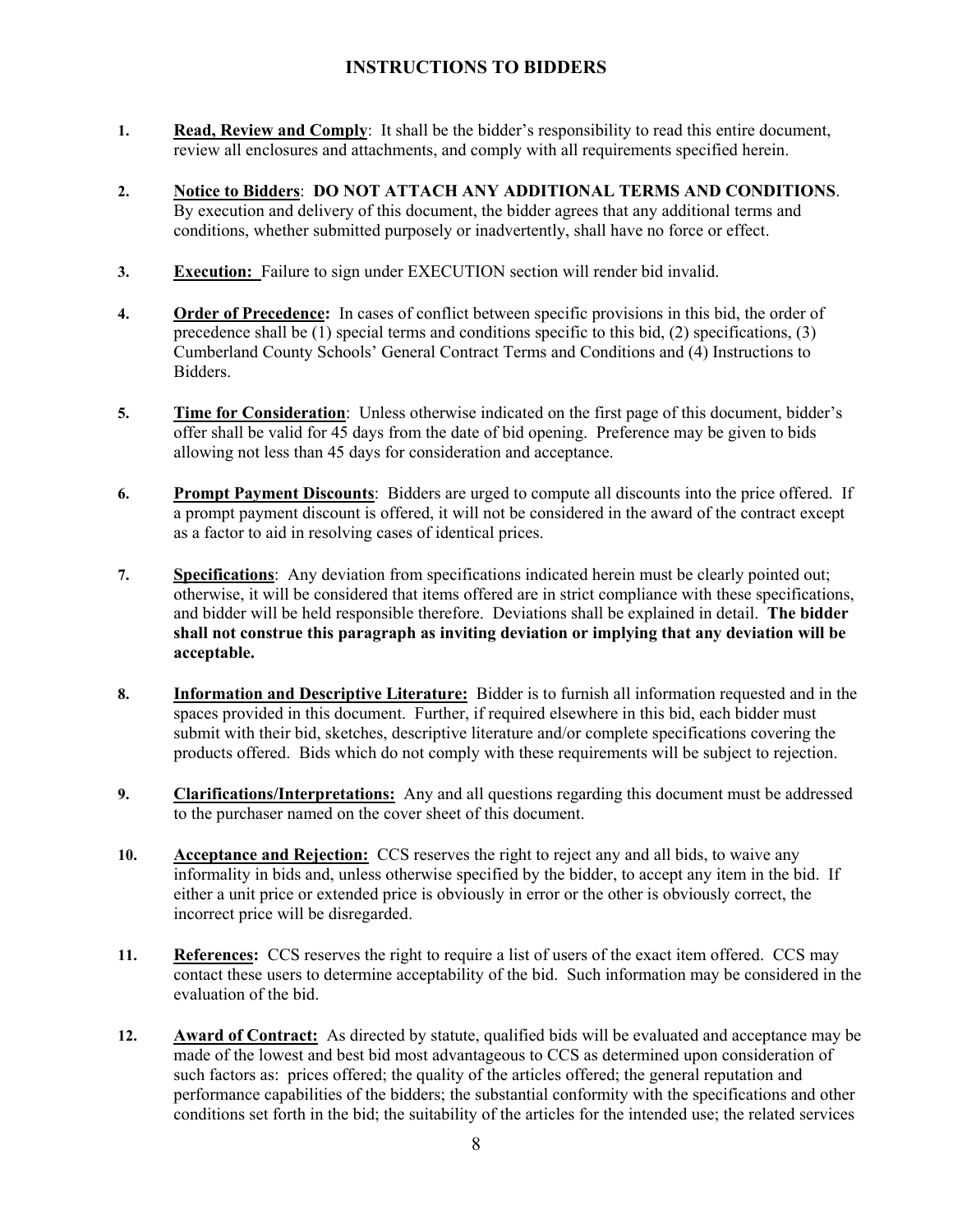needed; the date or dates of delivery and performance; and such other factors deemed by CCS to be pertinent or peculiar to the purchase in question. CCS reserves the right to accept any item or group of items on a multi-item bid.

- **13. Historically Underutilized Businesses:** Cumberland County Schools is committed to the State of North Carolina Historically Underutilized Business (HUB) Program. CCS invites and encourages participation in this procurement process by businesses owned by minorities, women, disabled, disabled business enterprises and non-profit work centers for the blind and severely disabled.
- **14. Confidential Information:** As provided by statute and rule, CCS will consider keeping trade secrets which the bidder does not wish disclosed confidential. Each page shall be identified in boldface at the top and bottom as "CONFIDENTIAL" by the bidder. Cost information shall not be deemed confidential. In spite of what is labeled as a trade secret, the determination whether it is or not will be determined by North Carolina law.
- **15. Samples:** Samples of items, when required, must be furnished as stipulated herein, free of expense, and if not destroyed will, upon request be returned at the bidder's expense. Request for the return of samples must be made within 10 days following date of bid opening. Otherwise the samples will become CCS property. Each individual sample must be labeled with the bidder's name, bid number, and item number. A sample, on which an award is made, will be retained until the contract is completed, and then returned, if requested, as specified above.
- **16. Acceptance and Rejection:** Cumberland County Schools reserves the right to reject any and all bids, to waive any informality in bids and, unless otherwise specified by the Vendor, to accept any item in the bid. If either a unit price or extended price is obviously in error or the other is obviously correct, the incorrect price will be disregarded.
- **17. Transportation:** Transportation of Deliverables shall be FOB Destination, unless otherwise specified in the solicitation document or purchase order. Freight, handling, hazardous material charges, and distribution and installation charges shall be included in the total price of each item. Any additional charges shall not be honored for payment unless authorized in writing by Cumberland County Schools. In cases where parties, other than the Vendor ship materials against the order, the shipper must be instructed to show the purchase order number on all packages and shipping manifest to ensure proper identification and payment of invoices. A complete packing list must accompany each shipment.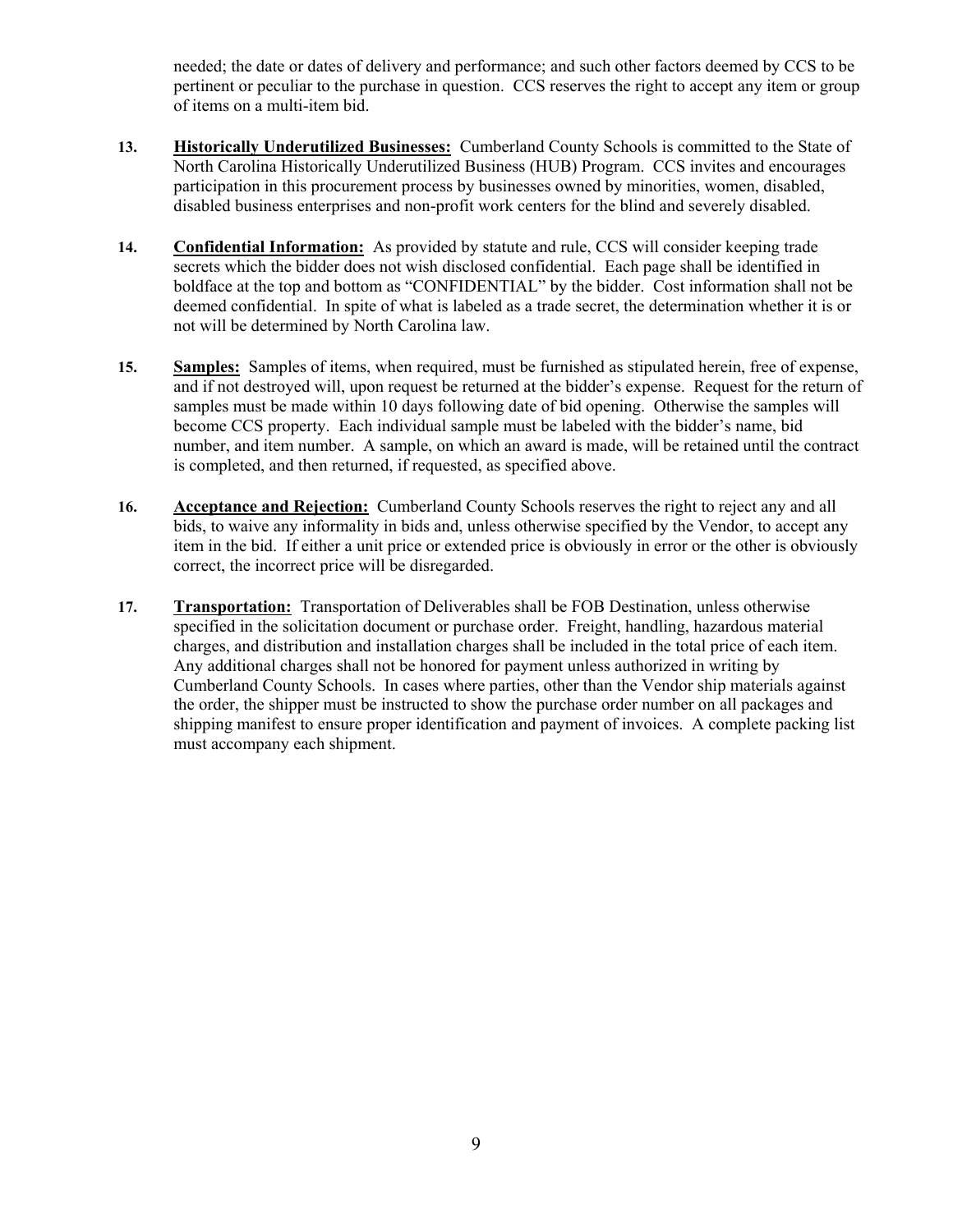# **GENERAL CONTRACT TERMS AND CONDITIONS**

- **1. Availability of Funds:** Any and all payments to the contractor are dependent upon and subject to the availability of funds to the agency for the purpose set forth in this agreement.
- **2. Taxes:** Cumberland County Schools is NOT exempt from N.C. sales tax. Any applicable taxes shall be invoiced as a separate item. By execution of the bid document the vendor certifies that it and all of its affiliates, (if it has affiliates); collect the appropriate taxes.
- **3. Situs:** The place of this contract, its situs and forum, shall be North Carolina, where all matters, whether sounding in contract or tort, relating to its validity, construction, interpretation and enforcement shall be determined.
- **4. Governing Laws:** This contract is made under and shall be governed and construed in accordance with the laws of the State of North Carolina.
- **5. Inspection at Contractor's Site:** Cumberland County Schools (CCS) reserves the right to inspect, at a reasonable time, the equipment/item, plant or other facilities of a prospective contractor prior to contract award, and during the contract term as necessary for CCS' determination that such equipment/item, plants or other facilities conform with the specifications/requirements and are adequate and suitable for the proper and effective performance of the contract.
- **6. Payment Terms:** Payment terms are Net 30 days after receipt of correct invoice or acceptance of goods, whichever is later.
- **7. Affirmative Action:** The contractor will take affirmative action in complying with all Federal and State requirements concerning fair employment and employment of people with disabilities, and concerning the treatment of all employees without regard to discrimination by reason of race, color, religion, sex national origin or disability.
- **8. Condition and Packaging:** Unless otherwise provided by special terms and conditions or specifications, it is understood and agreed that any item offered or shipped has not been sold or used for any purpose and shall be in first class condition. All containers/packaging shall be suitable for handling, storage or shipment.
- **9. Standards**: All manufactured items and/or fabricated assemblies subject to operation under pressure, operation by connection to an electric source, or operation involving a connection to a manufactured, natural or LP gas source shall be constructed and approved in a manner acceptable to the appropriate state inspector which customarily requires the label or re-examination listing or identification marking of the appropriate safety standard organization; such as the American Society of Mechanical Engineers for pressure vessels; the Underwriters Laboratories and/or National Electrical Manufacturers' Association for electrically operated assemblies; or the American Gas Association for gas operated assemblies, where such approvals of listings have been established for the type of device offered and furnished. Further, all items furnished shall meet all requirements of the Occupational Safety and Health Act (OSHA), and state and federal requirements relating to clean air and water pollution.
- **10. Patent:** The contractor shall hold and save the CCS, its officers, agents and employees, harmless from liability of any kind, including costs and expenses, on account of any copyrighted material, patented or unpatented invention, articles, device or appliance manufactured or used in the performance of this contract, including use by the government.